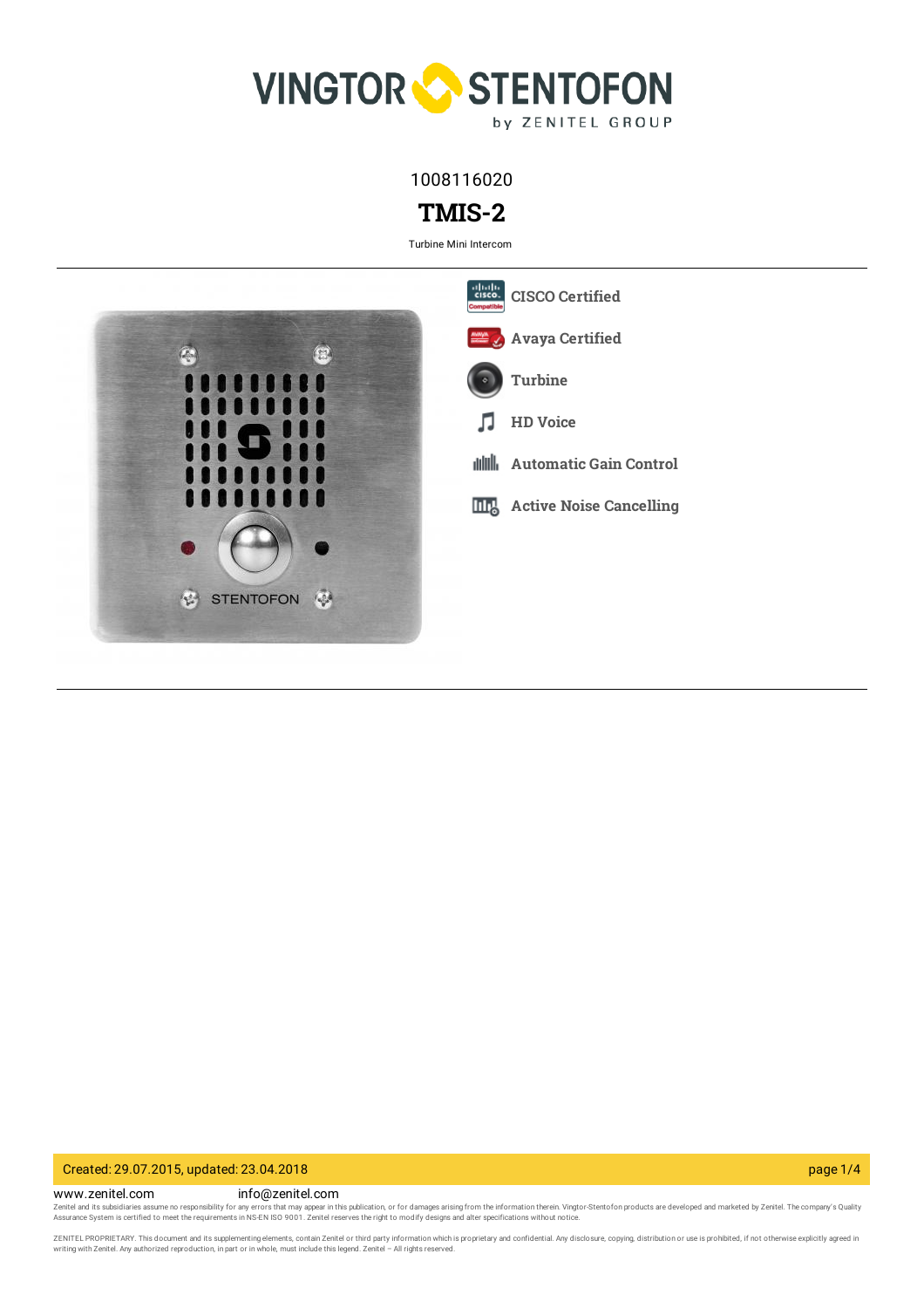## **DESCRIPTION FEATURES**

- Compatible with AlphaCom XE, Pulse IPBX's (SIP)
- Active Noise Cancellation
- Vandal Resistant Design
- **11 Gauge Stainless Steel Faceplate**
- One Vandal Proof Call Button
- Superb Audio Quality using G.722 Audio Codec (7 kHz)
- Integrated Web Server
- Remote Software Upgrade, Configuration Monitoring
- Line Monitoring
- One Relay Output for Door or Strobe Control
- **External Call Button Option**
- Class D 10 W Amplifier

### **DESCRIPTION**

The 1008116020 IP Turbine Mini Substation is robust and designed for indoor use. This station is typically used as a communication, information or emergency point and

connects directly to the IP network making it easy to deploy anywhere and at any distance.

### **IMPORTANT NOTE**

The station should only be installed indoors and not outdoors as the station electronics are not conformal coated or encased in plastic covering.

The IP station supports open standards and is compatible with AlphaCom and Pulse iPBX using SIP technology. When working in AlphaCom XE mode, the IP station supports special services only available using the Vingtor-Stentofon CCoIP protocol, AlphaCom XE Server. Examples of services are emergency audio broadcast with volume override, call priority and AlphaNet multisite networking and event scripting. Like all Vingtor-Stentofon stations, this IP substation features superb audio quality. The audio quality is enabled through a set of advanced technologies such as active noise cancellation, wide-band audio codec and high power audio outputs.

The station has one relay contact. This relay contact can be used to open a door or turn on/off a strobe light. The relay contact action is programmable and controlled by the AlphaCom XE Server. To provide maximum availability, the station comes with advanced supervision functions. The station line test will detect if there are any faults in the network or the station electronics. In addition, the station supports tone test; testing the complete transmission path including the speaker and microphone.

The status of the station is reported to AlphaWeb as well as to 3<sup>rd</sup>-party management systems using SNMP, Syslog or OPC.

See also: additional documentation on [wiki.zenitel.com](https://wiki.zenitel.com/wiki/TMIS-2)

#### Created: 29.07.2015, updated: 23.04.2018 page 2/4

www.zenitel.com info@zenitel.com Zenitel and its subsidiaries assume no responsibility for any errors that may appear in this publication, or for damages arising from the information therein. Vingtor-Stentofon products are developed and marketed by Zenite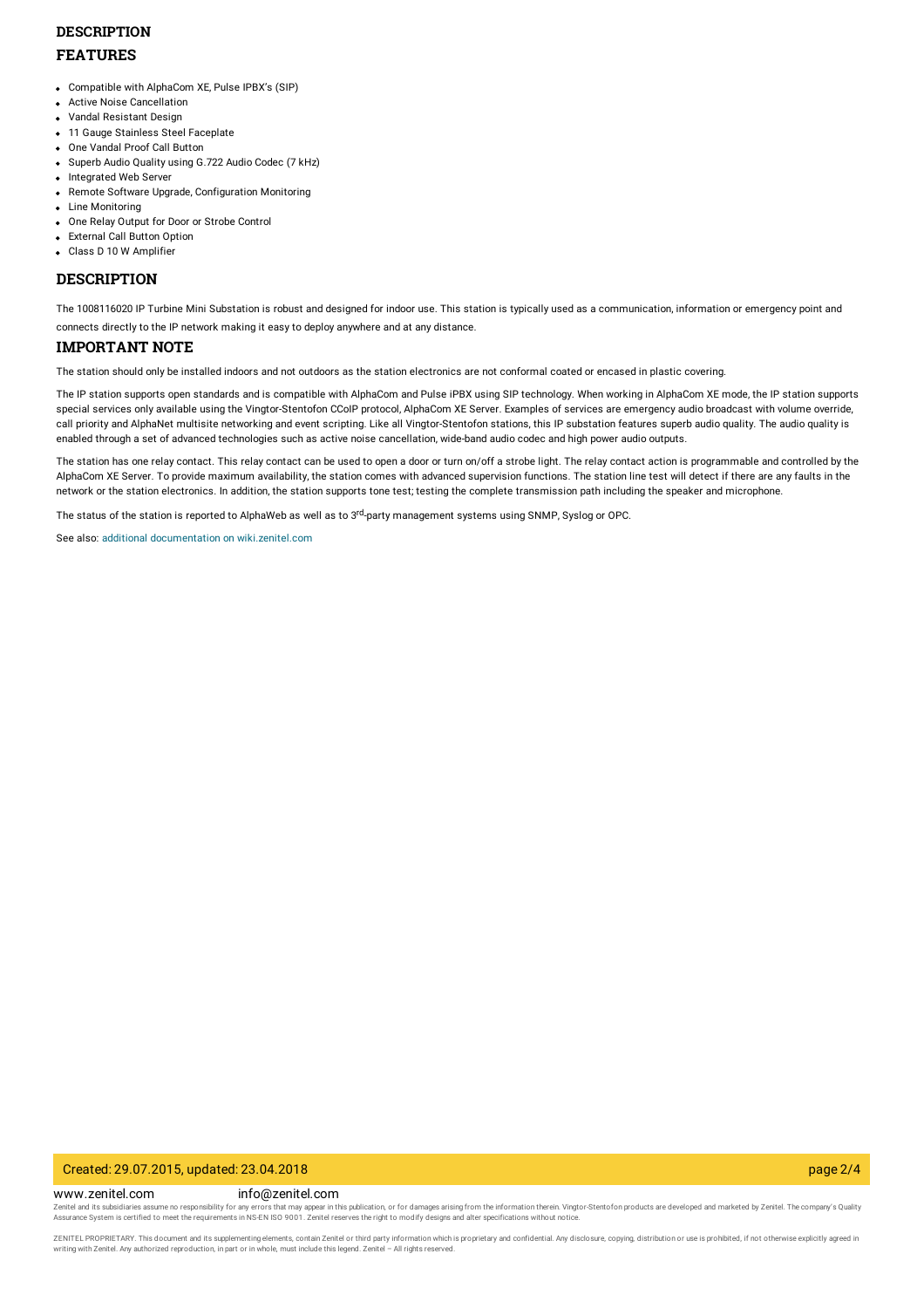### **SPECIFICATIONS**

| <b>SPECIFICATIONS:</b>      |                                                                                         |
|-----------------------------|-----------------------------------------------------------------------------------------|
| Faceplate:                  | 11 quage, #304 Stainless Steel                                                          |
| Dimensions in inches:       | 4.5 H x 4.5 W x 2.3 D                                                                   |
| <b>Protection Class:</b>    | IP 64 with proper installation                                                          |
| Speaker:                    | 2 x 2 square, 45 ohm, 5 watt, waterproof                                                |
| Power:                      | Power over Ethernet, IEEE                                                               |
|                             | Local Power 24VDC                                                                       |
| Indicator:                  | LED behind translucent red epoxy bonded Lexan lens                                      |
| Mounting:                   | Surface or Flush, depth of 2.5" required                                                |
| Connectors:                 | 1 RJ45 (Ethernet) 10/100 Mbps                                                           |
|                             | 61/0's                                                                                  |
|                             | 1 Relay Contact                                                                         |
| IP Protocols:               | IP v4- TCP-HTTPS-TFTP-RTP-RTCP-DHCP-SNMP-DiffServ-TOS-Vingtor-Stentofon CCoIP           |
| <b>LAN Protocols:</b>       | Power over Ethernet (IEEE 802.3 a-f), VLAN (IEEE 802.1pq), Network Access Control (IEEE |
| Audio Technology            | Wideband 200 Hz - 7 kHz (G.722)                                                         |
|                             | Telephony 3.4 kHz (G.711)                                                               |
|                             | Acoustic Echo Cancellation                                                              |
|                             | Open Duplex                                                                             |
|                             | Adapter Jitter Buffer                                                                   |
|                             | 10 Watt Class D Amplifier                                                               |
|                             | Electret Microphone                                                                     |
| Management and Operation:   | HTTPS (Web Configuration)                                                               |
|                             | DHCP and static IP                                                                      |
|                             | Remote Software Upgrade                                                                 |
|                             | <b>Centralized Monitoring</b>                                                           |
|                             | <b>Status LED</b>                                                                       |
| Remote Control:             | 6 I/O's tool less and one relay contact                                                 |
| Operating temperature range | -25° to 70° C / -13° to 158 ° F                                                         |
| Storage temperature range   | -25° to 70° C / -13° to 158 ° F                                                         |
|                             |                                                                                         |

### Created: 29.07.2015, updated: 23.04.2018 page 3/4

www.zenitel.com info@zenitel.com

Zenitel and its subsidiaries assume no responsibility for any errors that may appear in this publication, or for damages arising from the information therein. Vingtor-Stentofon products are developed and marketed by Zenite